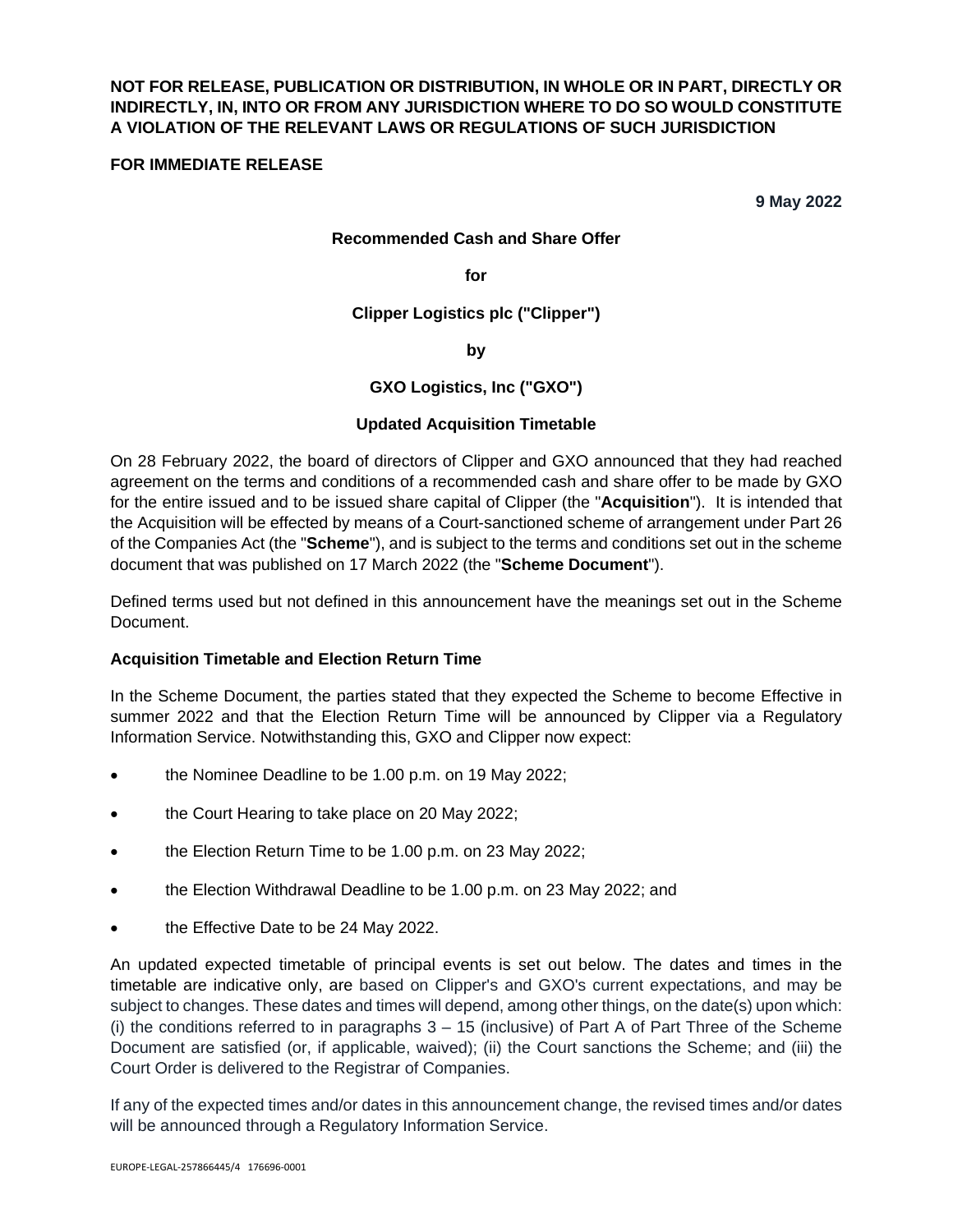## **Expected Timetable of Principal Events**

| Event                                                                                                                                                                                         | Time and/or date <sup>(1)</sup>                |
|-----------------------------------------------------------------------------------------------------------------------------------------------------------------------------------------------|------------------------------------------------|
| The following dates and times associated with the Scheme are indicative only and are subject<br>to change $^{(2)}$                                                                            |                                                |
| Election Return Time for the GREEN Form of Instruction                                                                                                                                        | 1:00 p.m. on 19 May 2022 <sup>(3)</sup>        |
| Court Hearing to sanction the Scheme                                                                                                                                                          | 20 May 2022                                    |
| Last day of dealings in, and registrations of transfers of,<br>and disablement in CREST of, Clipper Shares                                                                                    | 23 May 2022                                    |
| Election Return Time for the GREEN Form of Election                                                                                                                                           | 1.00 p.m. on 23 May 2022 <sup>(4)</sup>        |
| <b>Scheme Record Time</b>                                                                                                                                                                     | 6.00 p.m. on 23 May 2022                       |
| Suspension of listing of, and dealings in, Clipper Shares                                                                                                                                     | 7.30 a.m. on 24 May 2022                       |
| <b>Effective Date</b>                                                                                                                                                                         | 24 May 2022                                    |
| De-listing of Clipper Shares                                                                                                                                                                  | By 8.00 a.m. on 25 May 2022                    |
| New GXO Shares listed and commencement<br>of dealings in the New GXO Shares on the NYSE                                                                                                       | By 9.30 a.m. (New York time)<br>on 27 May 2022 |
| New GXO Shares registered through DRS (in<br>respect of GXO Shares held by former<br>certificated Clipper Shareholders outside the GXO CSN Facility)                                          | 27 May 2022                                    |
| GXO DIs credited to CREST accounts (in respect<br>of Scheme Shares held in uncertificated form only)<br>and GXO CSN Facility accounts credited                                                | On or soon after 27 May 2022                   |
| Latest date for despatch of statements of entitlement relating to<br>New GXO Shares held through the GXO CSN Facility and DRS (in<br>respect of Scheme Shares held in certificated form only) | 7 June 2022                                    |
| Latest date for despatch of cheques in respect of cash consideration<br>and for settlement of cash consideration through CREST or other<br>form of payment                                    | 7 June 2022                                    |
| Long Stop Date                                                                                                                                                                                | 28 November 2022 <sup>(5)</sup>                |

## **Notes:**

(1) All references in this announcement to times are to London time unless otherwise stated. The dates and times given are indicative only and are based on Clipper's and GXO's current expectations. Such dates and times may be subject to change, including as a result of changes to the regulatory timetable. If any of the expected times and/or dates above change, the revised times and/or dates will be notified to Clipper Shareholders by announcement through a Regulatory Information Service.

 $(2)$  These times and dates are indicative only and will depend, amongst other things, on the date upon which: (i) the Conditions are satisfied or (if capable of waiver) waived; (ii) the Court sanctions the Scheme; and (iii) the Court Order is delivered to the Registrar of Companies.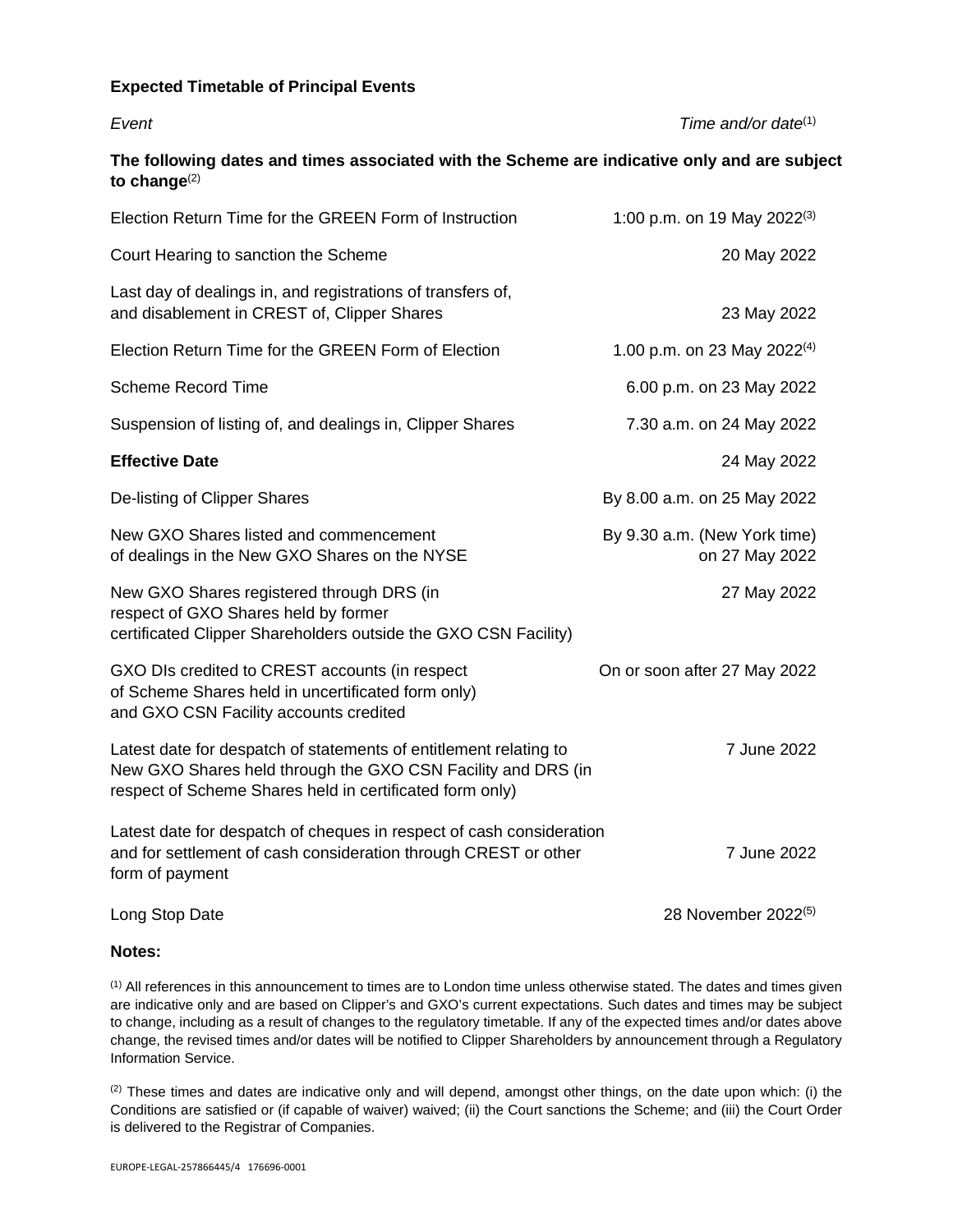(3) The Election Withdrawal Deadline will be the later of (i) the Election Return Time and (ii) such other time and date as GXO and Clipper may agree.

(4) The Election Withdrawal Deadline will be the later of (i) the Election Return Time and (ii) such other time and date as GXO and Clipper may agree.

<sup>(5)</sup> This is the latest date by which the Scheme may become Effective unless GXO and Clipper agree (and the Panel and, if required, the Court permit) a later date.

#### **Enquiries**

| <b>Clipper</b><br>Steve Parkin, Executive Chairman<br>David Hodkin, Chief Financial Officer<br>Tony Mannix, Chief Executive Officer                          | +44 (0) 113 204 2050                  |
|--------------------------------------------------------------------------------------------------------------------------------------------------------------|---------------------------------------|
| <b>Numis</b> (Financial adviser and Joint Corporate Broker to Clipper)<br><b>Stuart Skinner</b><br><b>Stuart Ord</b><br>Kevin Cruickshank<br>William Wickham | +44 (0)20 7260 1000                   |
| <b>Shore Capital (Joint Corporate Broker to Clipper)</b><br>Malachy McEntyre<br><b>Patrick Castle</b><br>James Thomas                                        | +44 (0)20 7408 4090                   |
| <b>Buchanan</b> (Corporate communications adviser to Clipper)<br>David Rydell<br>Stephanie Whitmore                                                          | +44 7798 646 021<br>+44 7754 941 250  |
| <b>GXO</b>                                                                                                                                                   |                                       |
| Media<br>Matthew Schmidt (US)<br>Kat Kalinina (UK)                                                                                                           | +1 (203) 307 2809<br>+44 7974 594 467 |
| <i><b>Investors</b></i><br>Mark Manduca                                                                                                                      | +1 203 585 8986                       |
| Rothschild & Co (Lead Financial Adviser to GXO)<br><b>Neil Thwaites</b><br>Alexander Mitteregger                                                             | +44 (0)20 7280 5000                   |
| <b>Barclays</b> (Joint Financial Adviser to GXO)<br>Philipp Gillmann<br>Akshay Majithia<br>Jon Bone (Corporate Broking)                                      | +44 (0) 20 7623 2323                  |

Hogan Lovells International LLP is retained as legal adviser to Clipper. Freshfields Bruckhaus Deringer LLP is retained as legal adviser to GXO.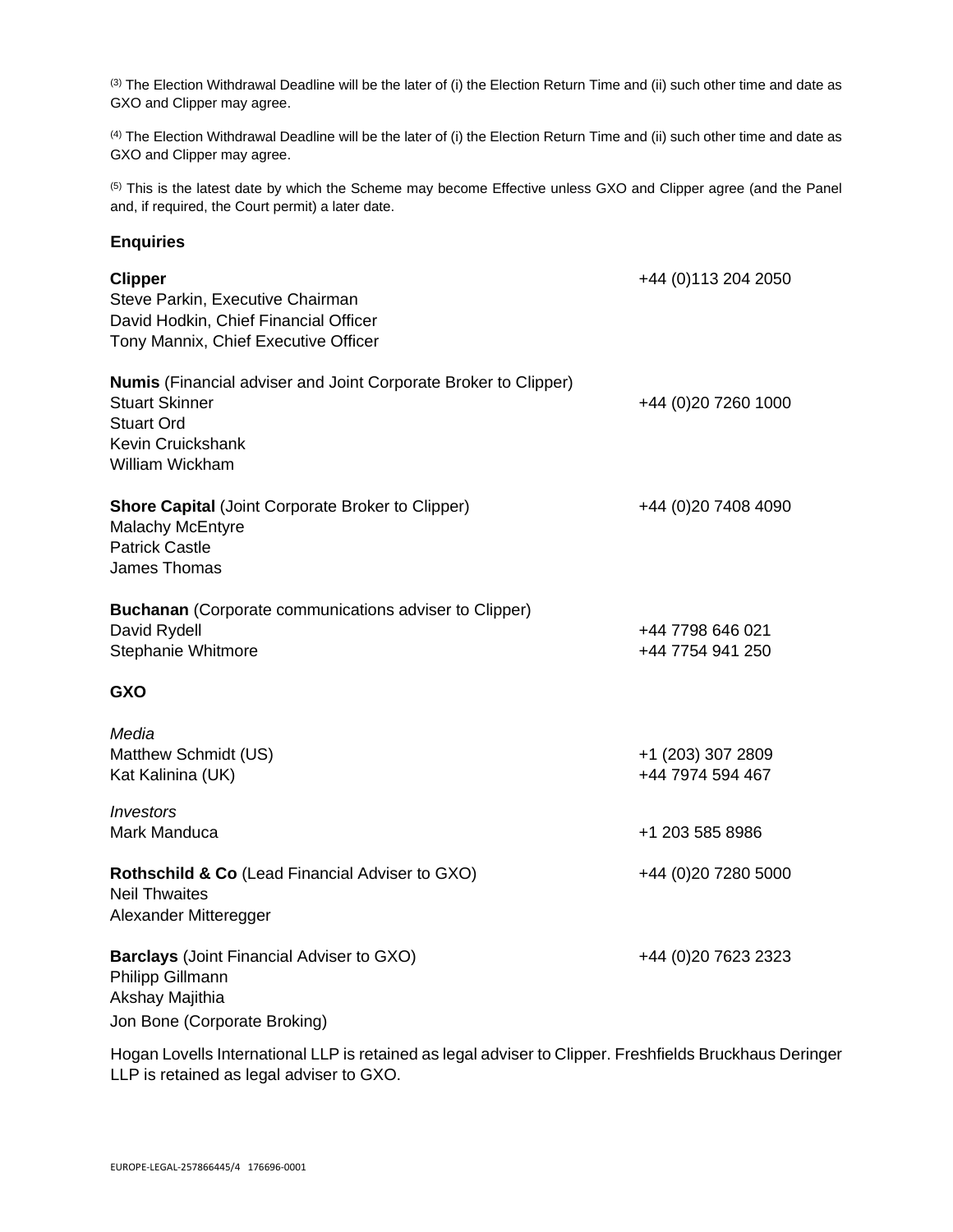#### **Important Notices**

Numis Securities Limited ("Numis"), which is authorised and regulated in the United Kingdom by the FCA, is acting exclusively as financial adviser to Clipper and no one else in connection with the Acquisition and will not regard any other person as its client in relation to the Acquisition and shall not be responsible to anyone other than Clipper for providing the protections afforded to clients of Numis nor for providing advice in connection with the matters referred to herein. Neither Numis nor any of its subsidiaries, branches or affiliates owes or accepts any duty, liability or responsibility whatsoever (whether direct or indirect, whether in contract, in tort, under statute or otherwise) to any person who is not a client of Numis in connection with any matter referred to herein or otherwise.

Shore Capital Stockbrokers Limited ("Shore Capital"), which is authorised and regulated in the United Kingdom by the FCA, is acting as joint corporate broker exclusively for Clipper and no one else in connection with the Acquisition and will not regard any other person as its client in relation to the Acquisition and shall not be responsible to anyone other than Clipper for providing the protections afforded to clients of Shore Capital nor for providing advice in connection with the matters referred to herein. Neither Shore Capital nor any of its subsidiaries, branches or affiliates owes or accepts any duty, liability or responsibility whatsoever (whether direct or indirect, whether in contract, in tort, under statute or otherwise) to any person who is not a client of Shore Capital in connection with any matter referred to herein or otherwise.

N.M. Rothschild & Sons Limited ("Rothschild & Co"), which is authorised and regulated in the United Kingdom by the FCA, is acting exclusively as financial adviser to GXO and no one else in connection with the Acquisition and will not regard any other person as its client in relation to the Acquisition and shall not be responsible to anyone other than GXO for providing the protections afforded to clients of Rothschild & Co or its affiliates, nor for providing advice in connection with the Acquisition or any matter or arrangement referred to herein. Neither Rothschild & Co nor any of its subsidiaries, branches or affiliates (nor their respective directors, officers, employees or agents) owes or accepts any duty, liability or responsibility whatsoever (whether direct or indirect, whether in contract, in tort, under statute or otherwise) to any person who is not a client of Rothschild & Co in connection with this announcement any matter referred to or statement contained herein or otherwise.

Barclays Bank PLC, acting through its Investment Bank ("Barclays"), which is authorised in the United Kingdom by the Prudential Regulation Authority ("PRA") and regulated in the United Kingdom by the PRA and FCA, is acting exclusively as financial adviser to GXO and no one else in connection with the Acquisition and will not regard any other person as its client in relation to the Acquisition and shall not be responsible to anyone other than GXO for providing the protections afforded to clients of Barclays or its affiliates, nor for providing advice in connection with the Acquisition or any matter or arrangement referred to herein. Neither Barclays nor any of its subsidiaries, branches or affiliates owes or accepts any duty, liability or responsibility whatsoever (whether direct or indirect, whether in contract, in tort, under statute or otherwise) to any person who is not a client of Barclays in connection with any matter referred to herein or otherwise.

This announcement is for information purposes only and is not intended to and does not constitute or form part of any offer or inducement to sell or an invitation to purchase, otherwise acquire, subscribe for, sell or otherwise dispose of, any securities or the solicitation of an offer to buy any securities, any vote or approval in any jurisdiction pursuant to the Acquisition or otherwise.

This announcement has been prepared in accordance with and for the purpose of complying with English law and the Code, the Disclosure Guidance and Transparency Rules and the Listing Rules and the information disclosed may not be the same as that which would have been disclosed if this announcement had been prepared in accordance with the laws of jurisdictions outside England.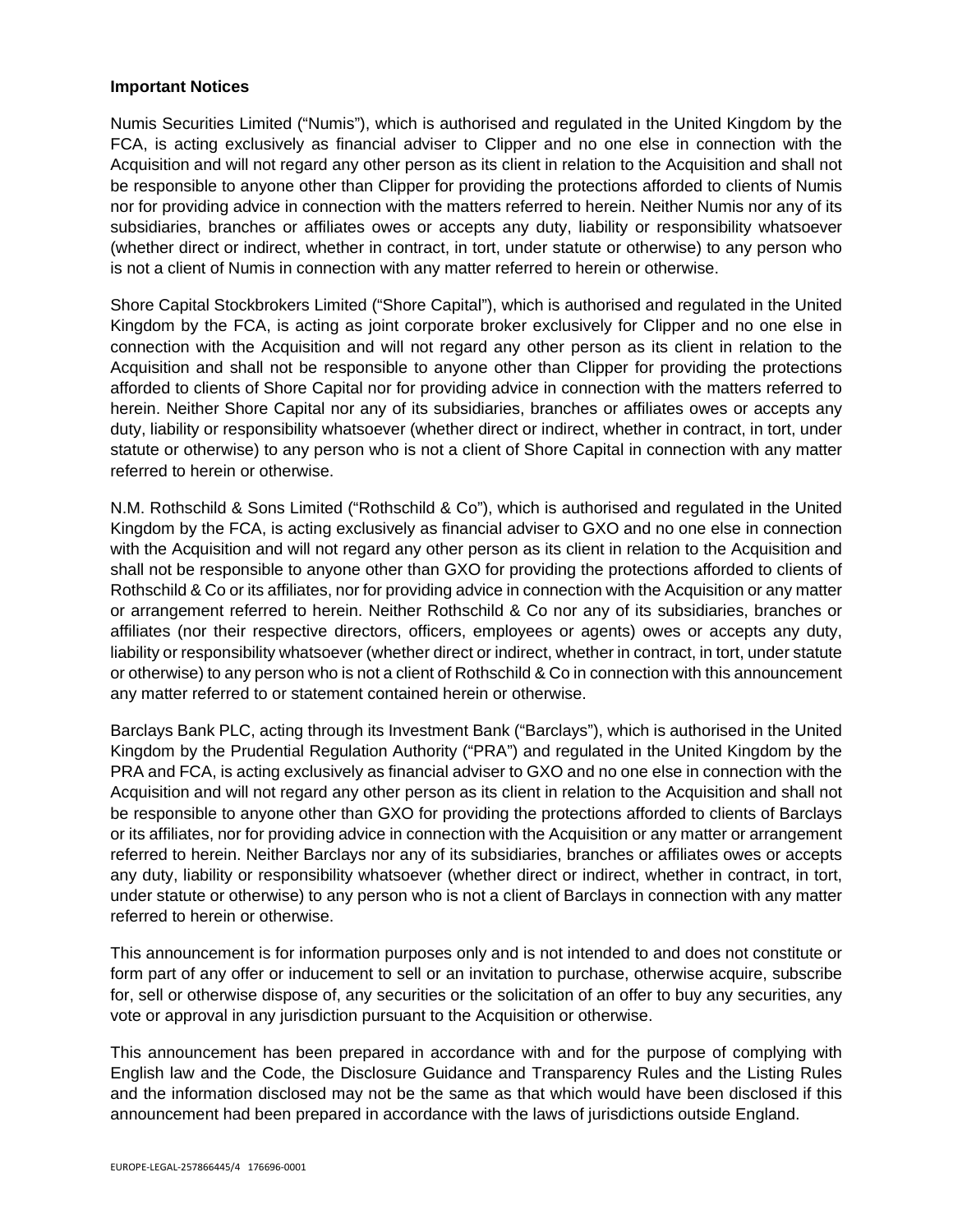### **Overseas Shareholders**

The release, publication or distribution of this announcement and/or any accompanying documents (in whole or in part) in or into or from jurisdictions other than the United Kingdom or the United States may be restricted by law and therefore any persons who are subject to the laws of any jurisdiction other than the United Kingdom or the United States (including Restricted Jurisdictions) should inform themselves about, and observe, any applicable legal or regulatory requirements. Any failure to comply with applicable legal or regulatory requirements of any jurisdiction may constitute a violation of securities laws in that jurisdiction.

To the fullest extent permitted by applicable law, the companies and persons involved in the Acquisition disclaim any responsibility or liability for the violation of such restrictions by any person. This announcement has been prepared for the purposes of complying with English law and the Code and the information disclosed may not be the same as that which would have been disclosed if this announcement had been prepared in accordance with the laws of jurisdictions outside of England. Unless otherwise determined by GXO or required by the Code and permitted by applicable law and regulation, the Acquisition will not be made available directly or indirectly in, into or from a Restricted Jurisdiction where to do so would violate the laws in that jurisdiction and no person may vote in favour of the Acquisition by use of mail or any other means or instrumentality (including, without limitation, facsimile, email or other electronic transmission, telex or telephone) of interstate or foreign commerce of, or any facility of a national, state or other securities exchange of, any Restricted Jurisdiction.

Copies of this announcement and formal documentation relating to the Acquisition will not be and must not be, mailed or otherwise forwarded, distributed or sent in, into or from any Restricted Jurisdiction or any jurisdiction where to do so would violate the laws of that jurisdiction and persons receiving such documents (including custodians, nominees and trustees) must not mail or otherwise forward, distribute or send them in or into or from any Restricted Jurisdiction. Doing so may render invalid any related purported vote in respect of the Acquisition.

If the Acquisition is implemented by way of a Takeover Offer (unless otherwise permitted by applicable law and regulation), the Takeover Offer may not be made, directly or indirectly, in or into or by use of the mails or any other means or instrumentality (including facsimile, e-mail or other electronic transmission, telex or telephone) of interstate or foreign commerce of, or any facility of a national, state or other securities exchange of, any Restricted Jurisdiction and the Acquisition will not be capable of acceptance by any such use, means, instrumentality or facilities or from within any Restricted Jurisdiction.

Further details in relation to Overseas Shareholders are contained in the Scheme Document.

### **Notice to Canadian Shareholders**

The distribution of the New GXO Shares in Canada is being made only on a private placement basis exempt from the requirement that the issuer prepare and file a prospectus with the applicable securities regulatory authorities. GXO is not a reporting issuer in any province or territory in Canada, its securities are not listed on any stock exchange in Canada and there is currently no public market for the New GXO Shares in Canada. GXO currently has no intention of becoming a reporting issuer in Canada, filing a prospectus with any securities regulatory authority in Canada to qualify the resale of the New GXO Shares to the public, or listing the New GXO Shares on any stock exchange in Canada. Accordingly, to be made in accordance with securities laws, any resale of the New GXO Shares received as consideration in Canada must be made under available statutory exemptions from registration and prospectus requirements or under a discretionary exemption granted by the applicable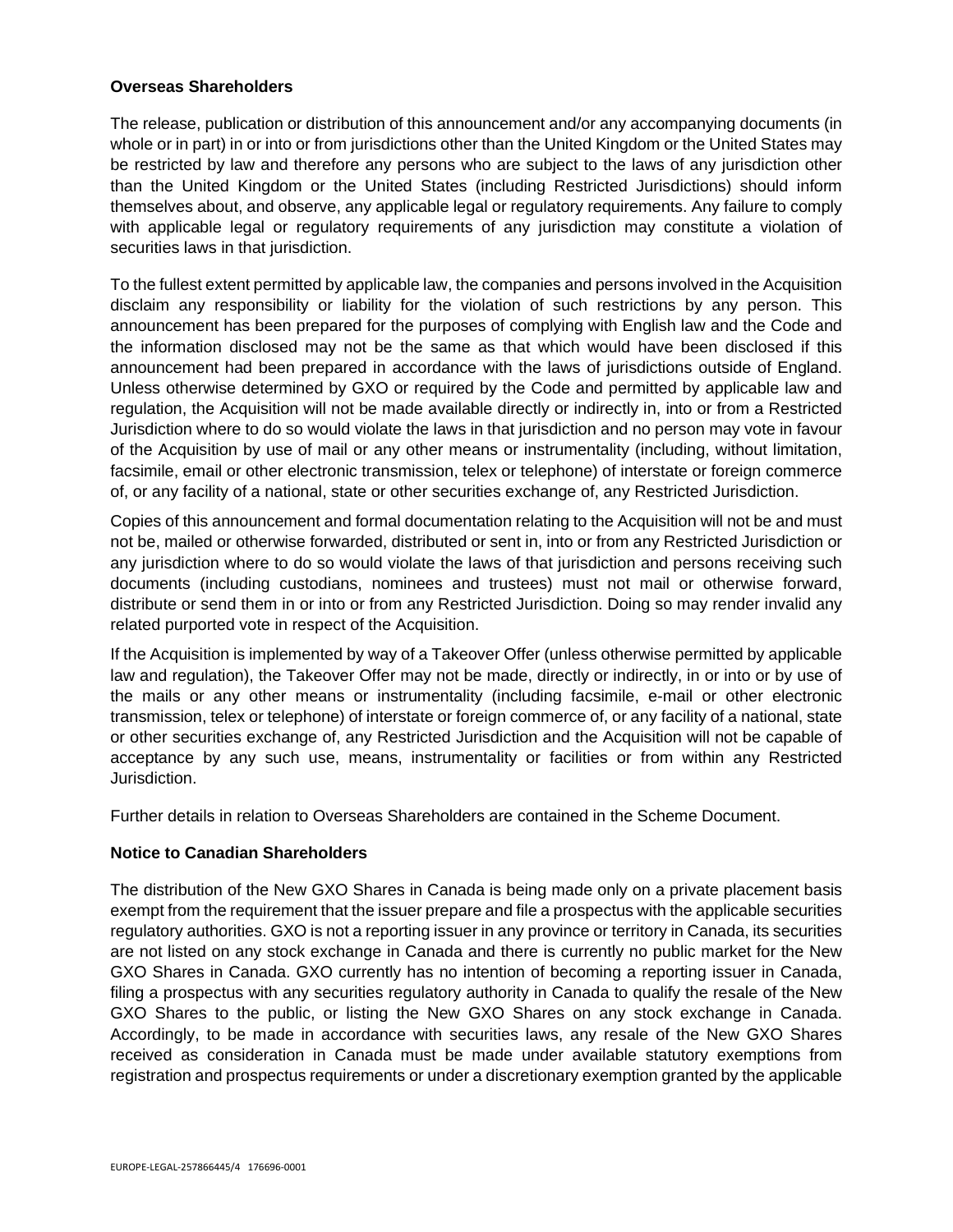Canadian securities regulatory authority. Canadian shareholders who receive New GXO Shares as consideration are advised to seek legal advice prior to any resale of the New GXO Shares.

## **Additional information for U.S. Investors**

The Acquisition is being made to acquire the securities of an English company by means of a scheme of arrangement under English law. A transaction effected by means of a scheme of arrangement is not subject to the tender offer rules or the proxy solicitation rules under the U.S. Exchange Act. Accordingly, the Scheme is subject to the disclosure requirements and practices applicable in the UK to schemes of arrangement, which differ from the disclosure requirements of U.S. tender offer rules. The financial information relating to Clipper included in this announcement and the Scheme documentation has been prepared in accordance with IFRS (and also makes or will make use of alternative performance measures on the basis disclosed publicly by Clipper which are not defined by IFRS) and thus may not be comparable to financial information of U.S. companies or companies whose financial statements are prepared in accordance with U.S. GAAP. U.S. GAAP differs in certain significant respects from accounting principles applicable in the United Kingdom.

The financial information included in this announcement and the Scheme documentation in relation to GXO has been or will have been prepared in accordance with U.S. GAAP, except as otherwise specified therein. If GXO exercises its right to implement the acquisition of the Clipper Shares by way of a Takeover Offer or otherwise in a manner that is not exempt from the registration requirements of the U.S. Securities Act, such offer will be made in compliance with applicable U.S. laws and regulations. It may be difficult for U.S. investors to enforce their rights and any claim arising out of the U.S. federal securities laws, since Clipper is incorporated under the laws of England and Wales (i.e. in a non-U.S. jurisdiction), and some or all of its officers and directors may be residents of, and some or all of its assets are or may be located in, a non-US jurisdiction. U.S. investors may not be able to sue a non-US company or its officers or directors in a non-U.S. court for violations of the U.S. securities laws. Further, it may be difficult to compel a non-U.S. company and its affiliates to subject themselves to a U.S. court's judgment.

The New GXO Shares to be issued pursuant to the Acquisition have not been registered under the U.S. Securities Act, and may not be offered or sold in the United States absent registration or an applicable exemption from the registration requirements of the U.S. Securities Act. The New GXO Shares to be issued pursuant to the Acquisition will be issued pursuant to the exemption from registration provided by Section 3(a)(10) under the U.S. Securities Act. In this event, Clipper Shareholders are urged to read these documents and any other relevant documents filed with the SEC, as well as any amendments or supplements to those documents, because they will contain important information, and such documents will be available free of charge at the SEC's website at [www.sec.gov](http://www.sec.gov/) or by directing a request to GXO's Investor Relations team at Investor Relations, GXO Logistics, Inc., Two American Lane, Greenwich, Connecticut 06831.

New GXO Shares issued to persons other than "affiliates" of GXO (defined as certain control persons, within the meaning of Rule 144 under the U.S. Securities Act) will be freely transferable under U.S. law after the Acquisition. Persons (whether or not U.S. persons) who are or will be "affiliates" of GXO within 90 days prior to, or of the Enlarged Group after, the Effective Date will be subject to certain transfer restrictions relating to the New GXO Shares under U.S. law.

Neither the SEC nor any U.S. state securities commission has approved or disapproved of the New GXO Shares to be issued in connection with the Acquisition, or determined if this announcement is accurate or complete or has passed upon the fairness or the merits of the proposal described herein. Any representation to the contrary is a criminal offence in the United States.

EUROPE-LEGAL-257866445/4 176696-0001 It may be difficult for U.S. investors to enforce their rights and any claim arising out of the U.S. federal securities laws, as Clipper is incorporated under the laws of England and Wales, some or all of its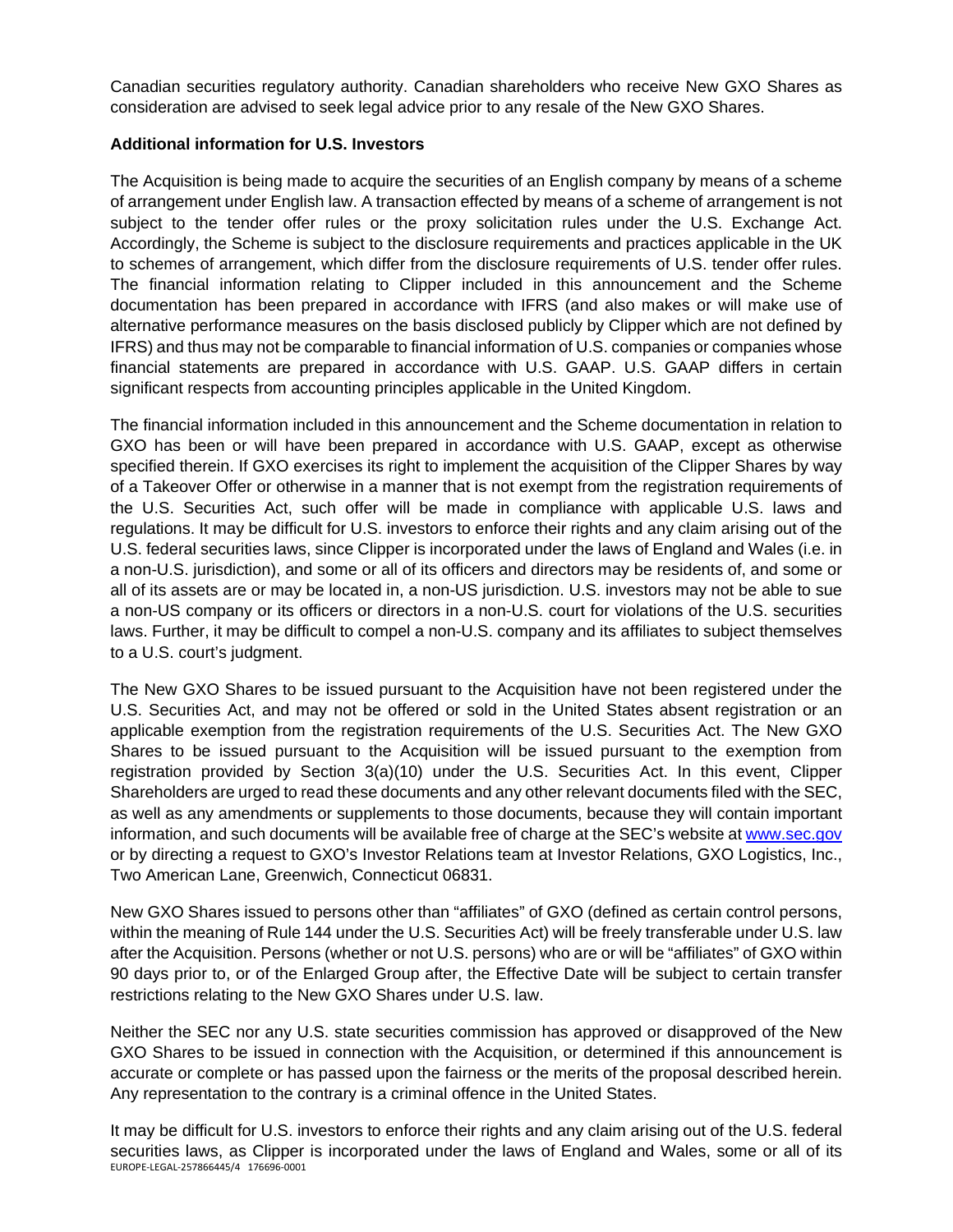officers and directors may be residents of, and some or all of its assets are or may be located in, a non-U.S. jurisdiction. U.S. investors may not be able to sue a non-U.S. company or its officers or directors in a non-U.S. court for violations of the U.S. securities laws. Further, it may be difficult to compel a non-U.S. company and its affiliates to subject themselves to a U.S. court's judgment.

Save as specified in relation to certain of the documents incorporated by reference by paragraph 1 of Part Seven (Financial Information) of the Scheme Document, none of the financial information in this announcement has been audited in accordance with generally accepted accounting principles in the United States or the auditing standards of the Public Company Accounting Oversight Board (United States). For the purposes of qualifying for the exemption from the registration requirements of the U.S. Securities Act afforded by Section 3(a)(10) thereof, Clipper will advise the Court that its sanctioning of the Scheme will be relied upon by GXO and Clipper as an approval of the Scheme following a hearing on its fairness which all Scheme Shareholders are entitled to attend, in person or through counsel, to support or oppose the sanctioning of the Scheme and with respect to which notification has been given to all such Scheme Shareholders.

The receipt of cash and New GXO Shares pursuant to the Acquisition by a U.S. Scheme Shareholder as consideration in accordance with the terms of the Scheme and the Acquisition will be treated as a taxable transaction for U.S. federal income tax purposes and possibly under applicable U.S. state, local, non-U.S. and other tax laws. Subject to the discussion in Part 9, paragraph (2)(i)(A) of the Scheme Document (Passive Foreign Investment Company Considerations), a U.S. holder generally will recognise capital gain or loss on the disposition of Scheme Shares for the New GXO Shares and cash equal to the difference between (i) the amount realised on such disposition (i.e., the USD value of the sum of the cash and the fair market value of the New GXO Shares received by the U.S. holder) and (ii) the U.S. holder's adjusted tax basis in such disposed Scheme Shares. A U.S. holder's tax basis in the Scheme Shares generally will be the USD value of the amount paid by the U.S. Scheme Shareholders to purchase the Scheme Shares on the date of purchase. Each Clipper Shareholder is urged to consult an independent professional adviser regarding the tax consequences of the Acquisition and Scheme applicable to him or her, including, but not limited to (i) as a result of the U.S. holder's status as other than an individual, (ii) the potential application of special tax rules with respect to gain recognized by a U.S. holder upon a disposition of shares of a "passive foreign investment company," and (iii) eligibility for treaty relief to the extent of any withholding tax or other tax that may apply outside of the United States.

In accordance with normal UK practice and pursuant to Rule 14e-5(b) of the U.S. Exchange Act, GXO, certain affiliated companies or its or their nominees, or its brokers (acting as agents), may from time to time make certain purchases of, or arrangements to purchase, Clipper Shares outside of the U.S., other than pursuant to the Acquisition, until the date on which the Acquisition and/or Scheme becomes effective, lapses or is otherwise withdrawn. If such purchases or arrangements to purchase were to be made, they would be made outside the United States and would comply with applicable law, including the U.S. Exchange Act. Such purchases or arrangements to purchase may occur either in the open market at prevailing prices or in private transactions at negotiated prices. Any information about such purchases will be disclosed as required in the UK, will be reported to the Regulatory News Service of the London Stock Exchange and will be available on the London Stock Exchange website at [https://www.londonstockexchange.com/stock/CLG/](https://www.londonstockexchange.com/stock/CLG/Clipper-logistics-plc/company-page) 

[Clipper-logistics-plc/company-page.](https://www.londonstockexchange.com/stock/CLG/Clipper-logistics-plc/company-page) Also, in accordance with normal UK practice and Rule 14e-5(b) of the U.S. Exchange Act, Barclays will continue to act as a connected exempt principal trader in Clipper Shares on the London Stock Exchange. These purchases may occur either in the open market at prevailing prices or in private transactions at negotiated prices. Any information about such purchases will be disclosed as required in the UK, will be reported to a Regulatory Information Service and will be available on the London Stock Exchange website at [www.londonstockexchange.com.](http://www.londonstockexchange.com/)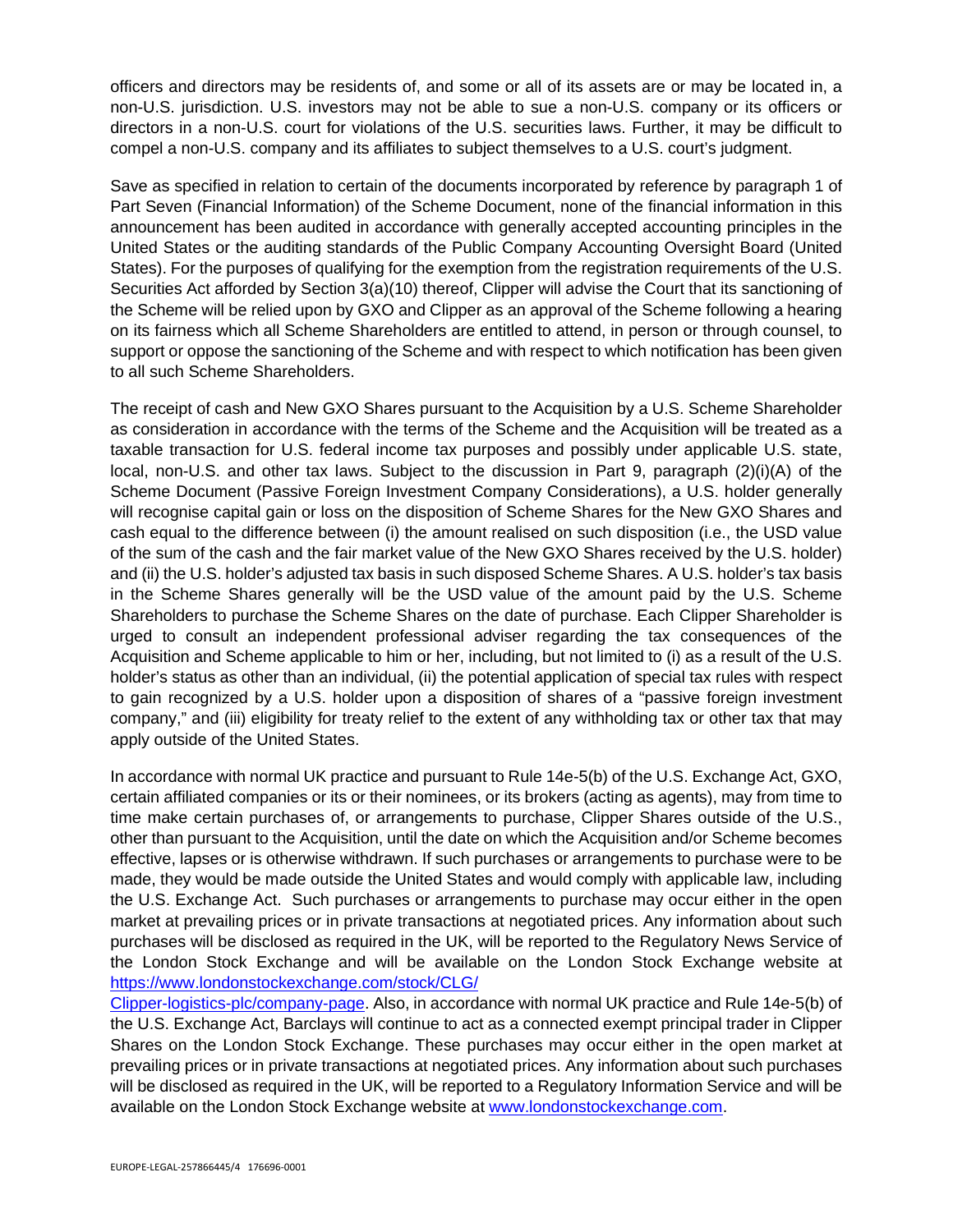This announcement does not constitute an offer to sell or the solicitation of an offer to buy any securities in the United States. The securities referenced in this announcement have not been registered under the U.S. Securities Act, and may not be offered or sold in the United States absent registration under the U.S. Securities Act, or pursuant to an exemption from, or in a transaction not subject to, such registration requirements. Any securities issued as part of the Acquisition (including the New GXO Shares) will be issued in reliance upon available exemptions from such registration requirements pursuant to Section 3(a)(10) of the U.S. Securities Act. Any Acquisition will be made solely by means of the Scheme Document published by Clipper. Any decision in respect of, or other response to, the Acquisition, should be made only on the basis of the information contained in such document.

The statements contained in this announcement are made as at the date of this announcement, unless some other time is specified in relation to them, and service of this announcement shall not give rise to any implication that there has been no change in the facts set forth in this announcement since such date. Nothing in this announcement shall be deemed to be a forecast, projection or estimate of the future financial performance of Clipper, the Clipper Group, GXO or the GXO Group, except where otherwise stated.

## **Forward looking statements**

This announcement (including information incorporated by reference in this announcement), oral statements made regarding the Acquisition and other information published by GXO and Clipper include statements which are, or may be deemed to be, "forward-looking statements" within the meaning of Section 27A of the U.S. Securities Act and Section 21E of the U.S. Exchange Act. All statements other than statements of historical fact are, or may be deemed to be, forward-looking statements, including statements with respect to the financial condition, strategies, results of operations and businesses of GXO and Clipper and their respective groups and certain plans and objectives with respect to the Enlarged Group, including, without limitation, GXO's and Clipper's 2022 financial targets for organic revenue growth, adjusted EBITDA, depreciation and amortization expense and net capital expenditures and the expected run rate cost synergies for the Enlarged Group. In some cases, forward-looking statements can be identified by the use of forward-looking terms such as "anticipate," "estimate," "believe," "continue," "could," "would," "should," "intend," "may," "plan," "potential," "predict," "should," "will," "expect," "objective," "projection," "forecast," "goal," "guidance," "outlook," "effort," "target," "trajectory" or the negative of these terms or other comparable terms. However, the absence of these words does not mean that the statements are not forward-looking. These forward-looking statements are based on certain assumptions and analyses made by the company in light of its experience and its perception of historical trends, current conditions and expected future developments, as well as other factors the company believes are appropriate in the circumstances.

These forward-looking statements are subject to known and unknown risks, uncertainties and assumptions that may cause actual results, levels of activity, performance or achievements to be materially different from any future results, levels of activity, performance or achievements expressed or implied by such forward-looking statements.

EUROPE-LEGAL-257866445/4 176696-0001 Factors that might cause or contribute to a material difference include, but are not limited to, the risks discussed in GXO's filings with the SEC and the following: the severity, magnitude, duration and aftereffects of the COVID-19 pandemic and government responses to the COVID-19 pandemic; economic conditions generally; supply chain challenges, including labour shortages; competition and pricing pressures; the GXO Group's and/or the Clipper Group's ability to align the GXO Group's and/or the Clipper Group's investments in capital assets, including equipment, service centres and warehouses, to their respective customers' demands; the GXO Group's and/or the Clipper Group's ability to successfully integrate and realise anticipated synergies, cost savings and profit improvement opportunities with respect to acquired companies; acquisitions may be unsuccessful or result in other risks or developments that adversely affect the GXO Group's and/or the Clipper Group's financial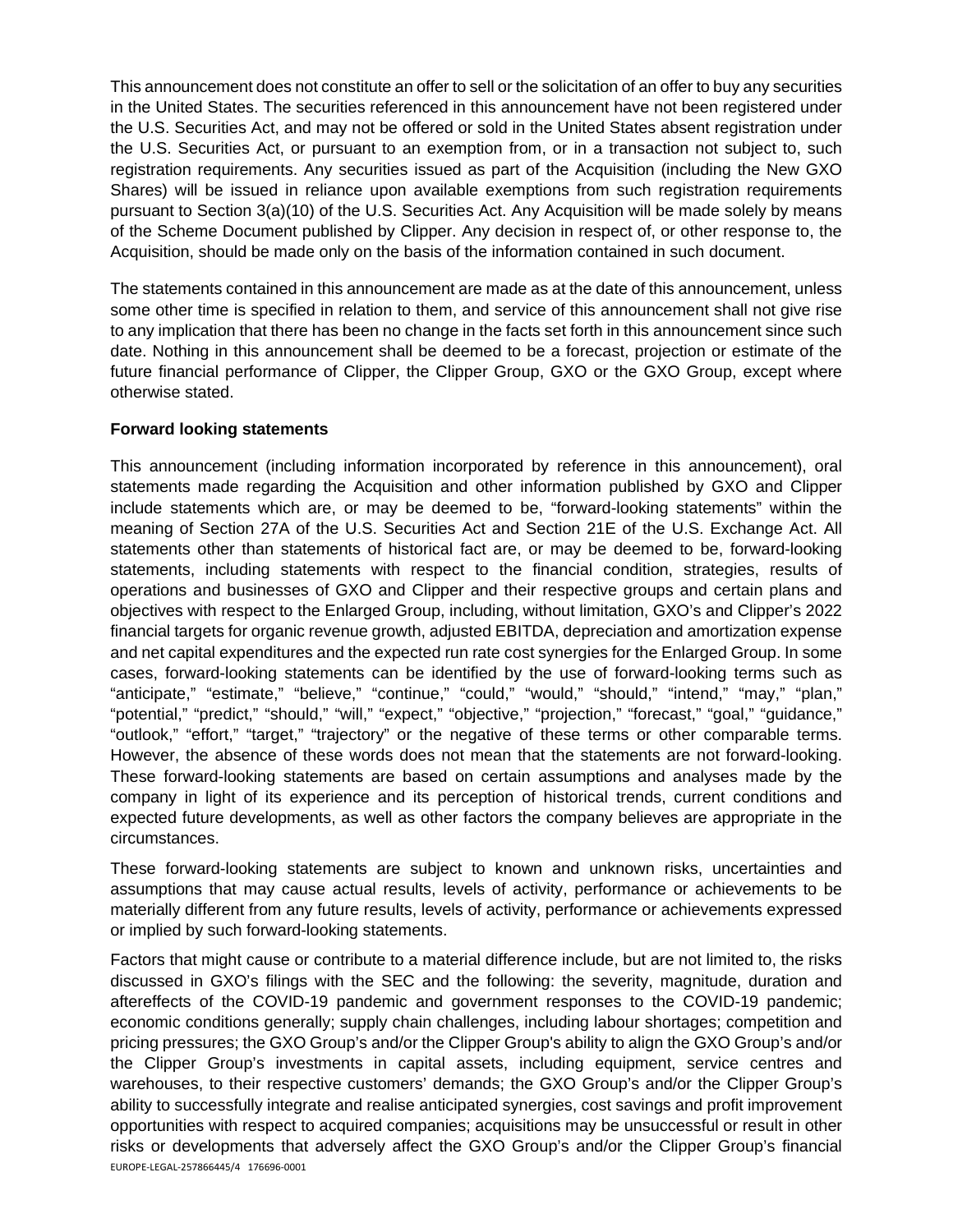condition and results; the GXO Group's and/or the Clipper Group's ability to develop and implement suitable information technology systems and prevent failures in or breaches of such systems; the GXO Group's and/or the Clipper Group's ability to raise debt and equity capital; litigation; labour matters, including the GXO Group's and/or the Clipper Group's ability to manage its subcontractors, and risks associated with labour disputes at the GXO Group's and/or the Clipper Group's customers and efforts by labour organizations to organize its employees; risks associated with defined benefit plans for the GXO Group's and/or the Clipper Group's current and former employees; fluctuations in currency exchange rates; fluctuations in fixed and floating interest rates; issues related to the GXO Group's and/or the Clipper Group's intellectual property rights; governmental regulation, including trade compliance laws, as well as changes in international trade policies and tax regimes; natural disasters, terrorist attacks or similar incidents; a material disruption of the GXO Group's and/or the Clipper Group's operations; the inability to achieve the level of revenue growth, cash generation, cost savings, improvement in profitability and margins, fiscal discipline, or strengthening of competitiveness and operations anticipated or targeted; the impact of potential cyber-attacks and information technology or data security breaches; the inability to implement technology initiatives successfully; the expected benefits of the Acquisition, and uncertainties regarding the Acquisition, including the risk that the Acquisition will not produce the desired benefits; a determination by a tax authority that a distribution or certain related Acquisition on transactions should be treated as taxable transactions; expected financing transactions undertaken in connection with the separation and risks associated with additional indebtedness; the risk that dis-synergy costs, costs of restructuring transactions and other costs incurred in connection with the separation will exceed estimates; and the impact of the separation on GXO's businesses, operations, relationships with customers, suppliers, employees and other business counterparties, and the risk that the separation may be more difficult, time-consuming or costly than expected, which could result in additional demands on GXO's resources, systems, procedures and controls, disruption of ongoing business, and diversion of management's attention from other business concerns. All forward-looking statements set forth in this announcement are qualified by these cautionary statements and there can be no assurance that the actual results or developments anticipated by the GXO Group or the Clipper Group will be realised or, even if substantially realised, that they will have the expected consequences to or effects on us or its business or operations. Forward-looking statements set forth in this announcement speak only as of the date hereof, and neither GXO nor Clipper undertake any obligation to update forward-looking statements to reflect subsequent events or circumstances, changes in expectations or the occurrence of unanticipated events, except to the extent required by law.

### **Disclosure requirements of the Takeover Code (the "Code")**

Under Rule 8.3(a) of the Code, any person who is interested in 1% or more of any class of relevant securities of an offeree company or of any securities exchange offeror (being any offeror other than an offeror in respect of which it has been announced that its offer is, or is likely to be, solely in cash) must make an Opening Position Disclosure following the commencement of the offer period and, if later, following the announcement in which any securities exchange offeror is first identified. An Opening Position Disclosure must contain details of the person's interests and short positions in, and rights to subscribe for, any relevant securities of each of (i) the offeree company and (ii) any securities exchange offeror(s). An Opening Position Disclosure by a person to whom Rule 8.3(a) applies must be made by no later than 3:30 p.m. (London time) on the 10th business day following the commencement of the offer period and, if appropriate, by no later than 3:30 p.m. (London time) on the 10th business day following the announcement in which any securities exchange offeror is first identified. Relevant persons who deal in the relevant securities of the offeree company or of a securities exchange offeror prior to the deadline for making an Opening Position Disclosure must instead make a Dealing Disclosure.

EUROPE-LEGAL-257866445/4 176696-0001 Under Rule 8.3(b) of the Code, any person who is, or becomes, interested in 1% or more of any class of relevant securities of the offeree company or of any securities exchange offeror must make a Dealing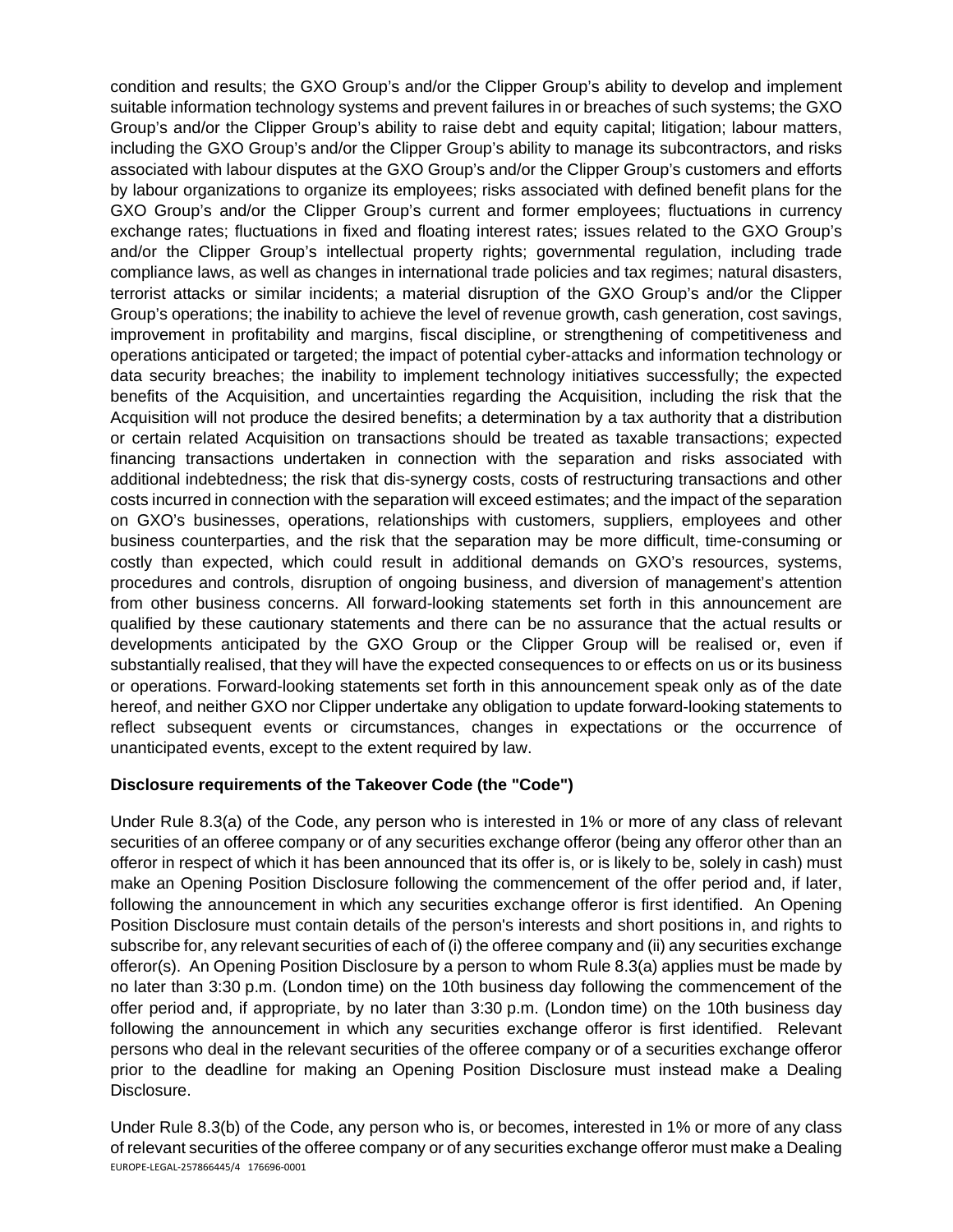Disclosure if the person deals in any relevant securities of the offeree company or of any securities exchange offeror. A Dealing Disclosure must contain details of the dealing concerned and of the person's interests and short positions in, and rights to subscribe for, any relevant securities of each of (i) the offeree company and (ii) any securities exchange offeror(s), save to the extent that these details have previously been disclosed under Rule 8. A Dealing Disclosure by a person to whom Rule 8.3(b) applies must be made by no later than 3:30 p.m. (London time) on the business day following the date of the relevant dealing.

If two or more persons act together pursuant to an agreement or understanding, whether formal or informal, to acquire or control an interest in relevant securities of an offeree company or a securities exchange offeror, they will be deemed to be a single person for the purpose of Rule 8.3.

Opening Position Disclosures must also be made by the offeree company and by any offeror and Dealing Disclosures must also be made by the offeree company, by any offeror and by any persons acting in concert with any of them (see Rules 8.1, 8.2 and 8.4).

Details of the offeree and offeror companies in respect of whose relevant securities Opening Position Disclosures and Dealing Disclosures – must be made in the Disclosure Table on the Panel's website at [http://www.thetakeoverpanel.org.uk,](http://www.thetakeoverpanel.org.uk/) including details of the number of relevant securities in issue, when the offer period commenced and when any offeror was first identified. If you are in any doubt as to whether you are required to make an Opening Position Disclosure or a Dealing Disclosure, you should contact the Panel's Market Surveillance Unit on +44 (0)20 7638 0129.

## **No profit forecasts, estimates or quantified benefits statements**

No statement in this announcement is intended as a profit forecast, profit estimate or quantified benefits statement for any period and no statement in this announcement should be interpreted to mean that earnings or earnings per share for Clipper for the current or future financial years would necessarily match or exceed the historical published earnings or earnings per share for Clipper.

### **Publication on website**

In accordance with Rule 26.1 of the Code, a copy of this announcement will be made available subject to certain restrictions relating to persons resident in Restricted Jurisdictions on GXO's website <https://www.gxo.com/information-regarding-possible-offer-for-clipper-logistics-plc/>and Clipper's website at<https://www.clippergroup.co.uk/possible-offer/>by no later than 12 noon (London time) on the business day after the date of this announcement. Neither the contents of these websites nor the content of any other website accessible from hyperlinks on such websites is incorporated into, or forms part of, this announcement.

# **Requesting hard copy documents**

In accordance with Rule 30.3 of the Code, Clipper Shareholders and persons with information rights may request a hard copy of this announcement by contacting Clipper's registrar, Equiniti between 8.30 a.m. and 5.30 p.m. Monday to Friday (except English and Welsh public holidays), on the Shareholder Helpline on 0371-384-2917 from the UK or +44 371-384-2917 from outside the UK (calls are charged at the standard geographic rate and will vary by provider; calls from outside the UK will be charged at the applicable international rate).

For persons who receive a copy of this announcement in electronic form or via a website notification, a hard copy of this announcement will not be sent unless so requested. Such persons may also request that all future documents, announcements and information to be sent to them in relation to the Acquisition should be in hard copy form.

#### EUROPE-LEGAL-257866445/4 176696-0001 **Electronic communications**